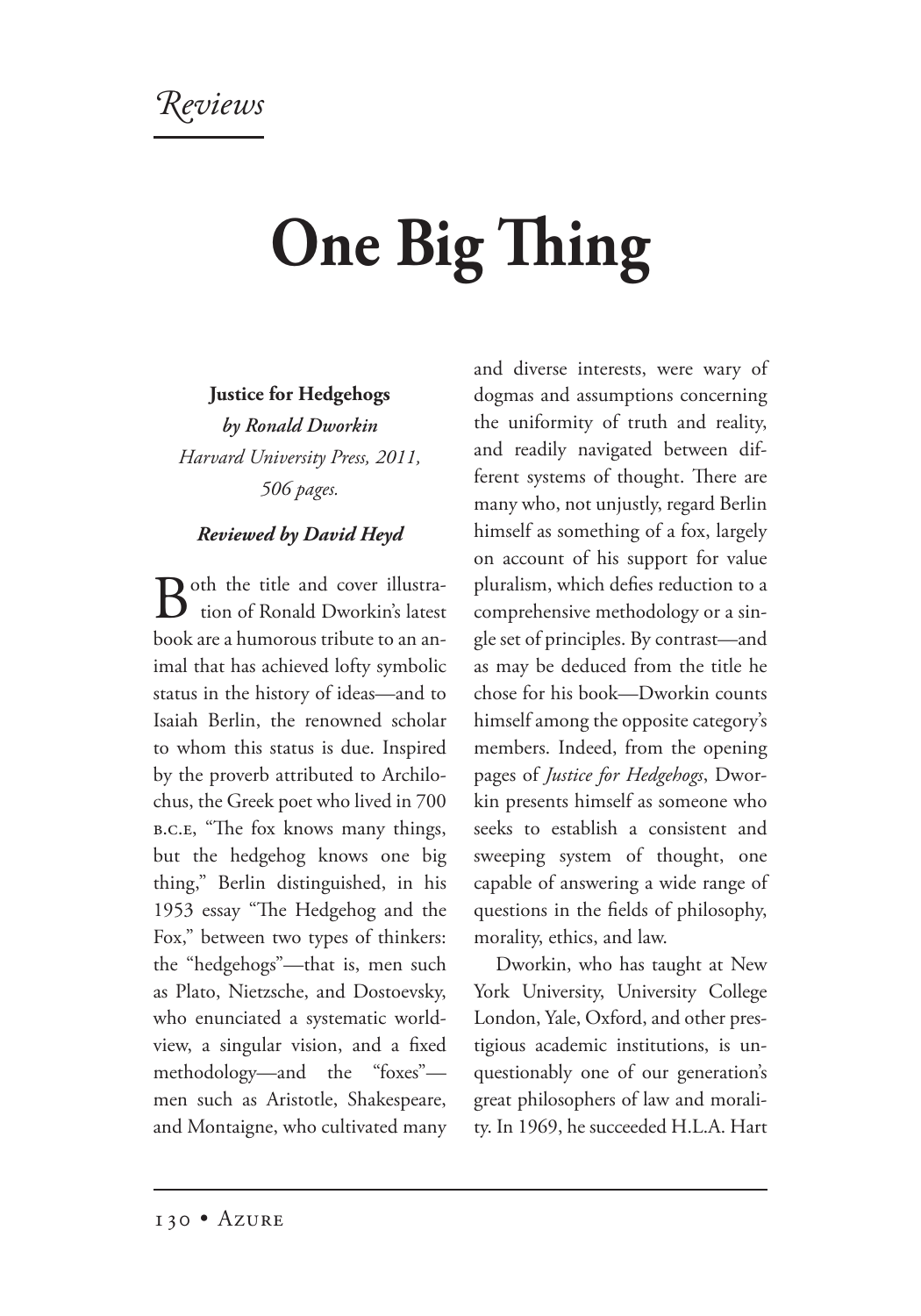as chair of jurisprudence at Oxford. A pioneer in the analytical philosophy of law, Hart was among the leading proponents of legal positivism, which holds that the law acquires its validity not from the world of values, but rather from specific social facts. Dworkin rose to prominence as a rigorous critic of the positivist approach; his line of reasoning, set forth in such works as *Law's Empire* (1986), seeks to anchor legal norms in moral principles. Given this approach, it was only natural for Dworkin to broaden his interest to a systematic investigation of the sphere of values. And indeed, his work, which initially dealt with judicial discourse and liberal theory, gradually encompassed moral discussions concerning the beginning of life (abortion) and its end (euthanasia), conscientious objection, and affirmative action. Dworkin also developed a theory concerning the fundamental function of interpretation in law, politics, and ethics—one that is not dissimilar to its role in art and literature, fields that have always been close to Dworkin's heart. From there, he began to focus on linguistic philosophy and meta-ethics, disciplines regarded as particularly abstract and complicated, and which occupy a central place in the book before us.

In a way, *Justice for Hedgehogs* is a summary of a life's work, and Dworkin presents it as such. That said, although many of its subjects have been discussed in his previous writings, this book also presents original arguments. Dworkin turns out to be a particularly ambitious hedgehog. In a generation of analytical philosophers who fear anything that smacks of "a system," the work's broad scholarship attests, first and foremost, to the boldness of its writer's aspirations. And this is not the book's only virtue: Dworkin has always been known for his fluent, clear, and instructive writing, and the present volume is no exception. Furthermore, in an admittedly long (perhaps even too long) book, the reader has no trouble following the author's line of thought; indeed, the Baedeker Dworkin offers in the first chapter more than enables the patient reader to follow the orderly pattern of his intricate argumentation. And while his insistence on tying all loose ends together in accordance with his grand design might come across as an almost dogmatic commitment to a single idea—some might call it stubborn single-mindedness—the result is an undeniably brilliant, challenging, and often quite convincing philosophical treatise.

It should be said up front that the<br>book's title, *Justice for Hedgehogs*,  $\mathbf T$ t should be said up front that the is somewhat misleading. This is not, after all, a work about justice, even though the concept does play an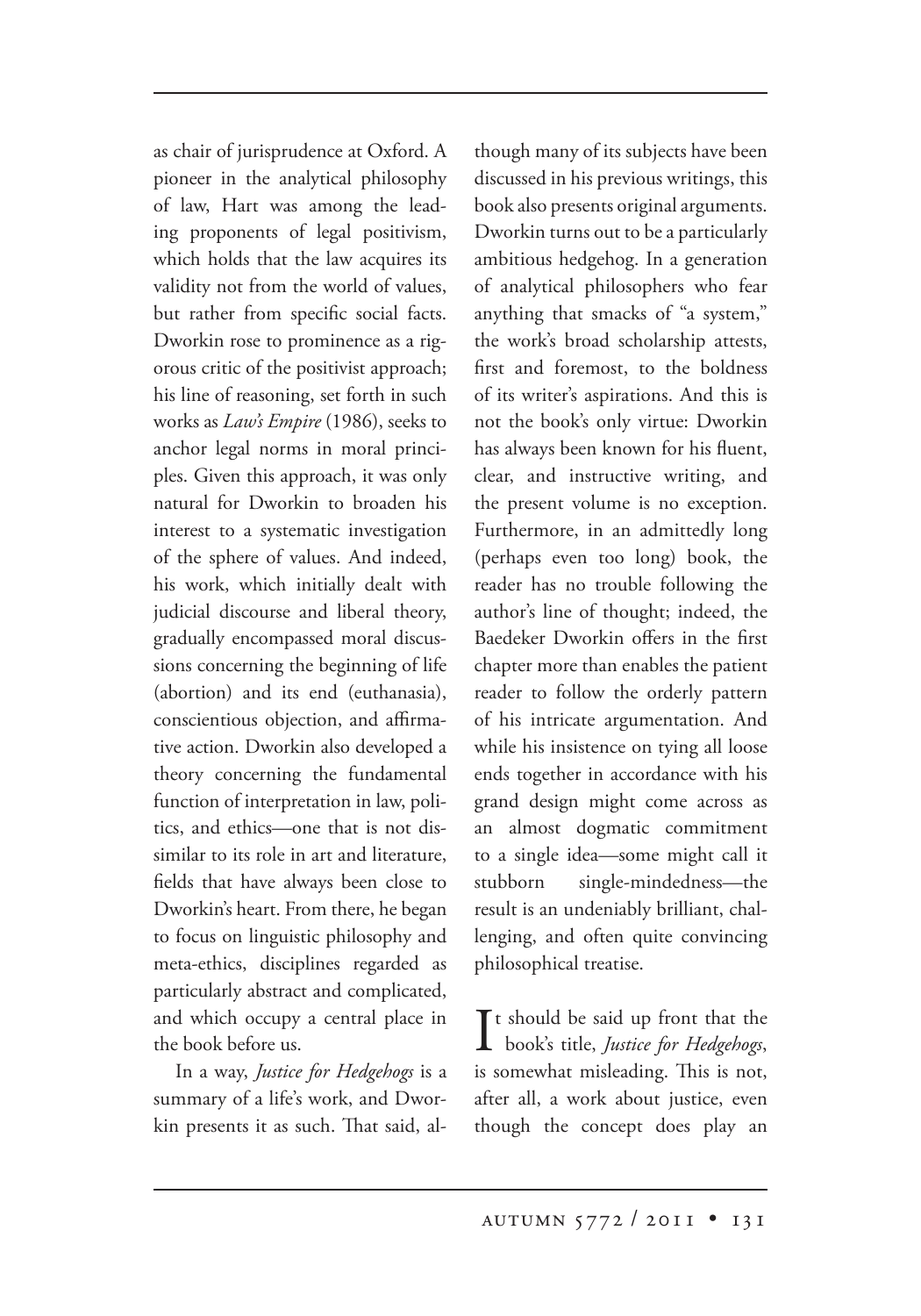important role in contemporary moral and political thought. Indeed, the concern with justice—that is, principles of fair distribution of resources, rights, and liberties—occupies less than one-fifth of the tome. Rather than referring to the hedgehogian concept of justice, the title in truth proclaims the author's intention to do justice to the hedgehogian approach itself. It is in the latter's spirit that Dworkin seeks to establish a comprehensive, systematic theory of values, binding together law, ethics, and the individual search for meaning.

One of Dworkin's early books is titled *Taking Rights Seriously* (1977). In the present study, which expands the scope of that work, Dworkin calls upon us to take morality and ethics seriously, too. The proper way to do so, he claims, is to assume that the sphere of values, no less than that of science, is based on objective truths. Having previously asserted that every judicial problem has a correct answer, Dworkin now contends that the same rule applies to ethical dilemmas, and even to basic moral issues that crop up in our day-to-day lives. This is a radical position, and it obliges Dworkin to address and refute the skeptical arguments that have been leveled against moral philosophy from its very beginnings.

First, Dworkin rejects the external, meta-ethical skepticism that maintains that moral judgments should not be regarded as truths, since they cannot be derived from objective facts. This stance, which relegates values to a matter of personal tastes and preferences, may prevail among philosophers, sociologists, and anthropologists, but it is wholly rejected by the majority of "ordinary" people, who have time and again proved willing to stand up for what they believe to be good and right in the absolute sense. This position is also rejected by Dworkin, who dismisses any attempt to question the validity of moral discourse based on assumptions concerning the nature of reality. Values, he explains, do not need to match moral facts or properties that allegedly exist "out there." Nor does this state of affairs in any way detract from values' objectivity, since their justification does not depend on any external factor, whether metaphysical or sociological. "It is a familiar, perfectly ordinary idea that some acts—torturing babies for fun—are wrong in themselves, not just because people think them wrong," he writes. Dworkin objects to the very idea that morality can be validated—or repudiated—on a non-moral basis; skepticism is itself a normative stance, and must be judged as such.

"Internal" skepticism, which arises from moral discourse itself, presents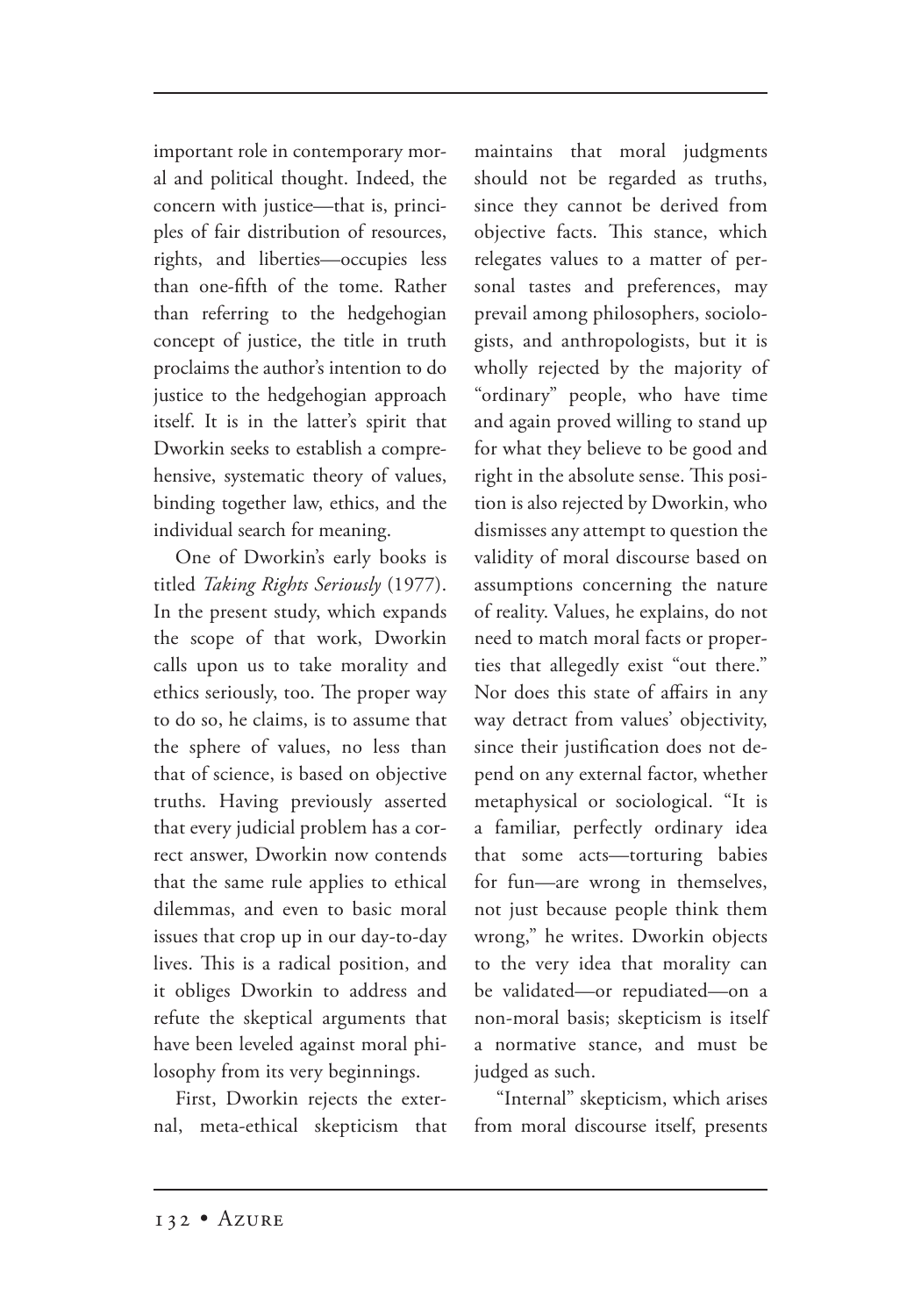a more complicated challenge. This brand of skepticism does not doubt the objective validity of values, but rather the possibility of presenting adequate answers to all moral questions. Dworkin mentions a few types of internal skepticism, such as negative judgments, which remove certain matters—the appropriate manner of sexual relations between consenting adults, for example—from the purview of moral discourse; judgments that assert that sometimes there is no "correct" answer to moral disputes, on account of the indeterminacy or incommensurability of the positions on each side; and moral conflicts, in which a person is torn between two equally valid, normative obligations (the classic example, in this case, is Antigone's dilemma). As a rule, Dworkin takes internal skepticism very seriously. He stresses that we are incapable of resolving profound moral controversies by means of irrefutable arguments. All we can do is ground our judgment in the practice of interpretation.

Indeed, since morality exists in a field of its own—i.e., independent of other fields, such as science or metaphysics—and since we cannot bootstrap ourselves out of it, all we can do is base our moral convictions on certain assumptions of value, which in turn must be assessed in light of other assumptions or beliefs within

our normative value system. Thus, the main role of interpretation in the moral sphere is to reconcile all our assumptions and beliefs so they become part of a single, comprehensive, coherent tapestry, reinforcing each other without need for external justification. In the past, Dworkin presented this kind of holistic methodology as part of his "integral" conception of law, articulated in *Law's Empire*. There, he claimed that the judge who interprets the law must work within a vast network of legal principles and precedents set by his predecessors and colleagues. He compared a trial to a long novel, in which every chapter is written by a different author (that is, judge). The resulting narrative is thus the product of a group effort, but this fact does not detract—nor is it meant to—from its ultimate unity and coherence.

*Justice for Hedgehogs* now applies this approach to the entire realm of values. In the framework of moral and ethical discourse, we must explain abstract ideas such as "virtue," "justice," "liberty," and "equality" within the concrete context of the judgments we are forced to make. We have at our disposal several methods of interpretation, each of which entails a value judgment. Let us assume, for example, that we must decide on the validity of affirmative action. Since the concept of justice itself does not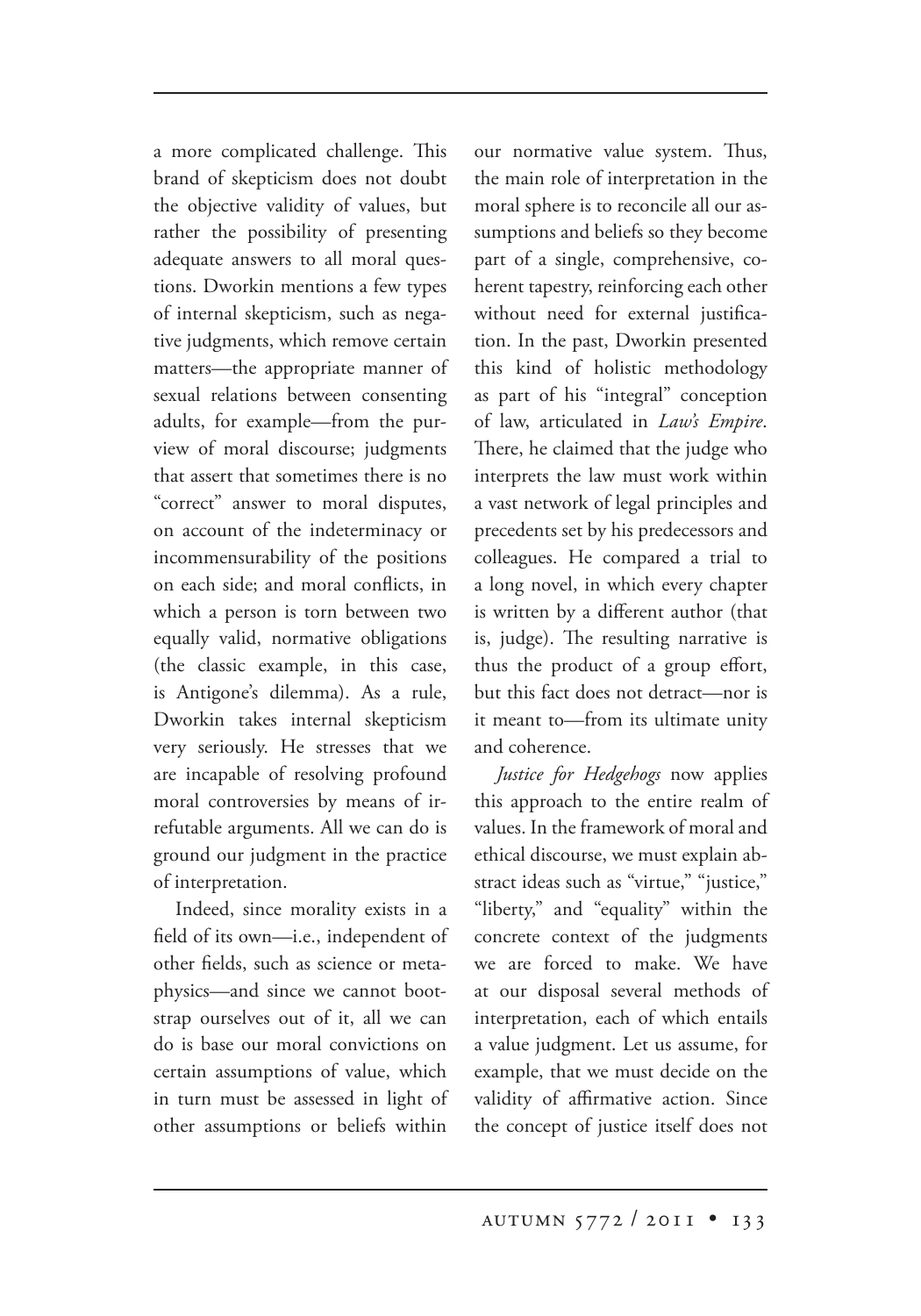provide us with sufficient criteria for reaching a decision, we must instead interpret the problem in the context of granting opportunities to social groups that have suffered systematic discrimination in the past. The practice of interpretation, according to Dworkin, is moral "all the way down": Debates about such issues as fair distribution of resources or euthanasia revolve solely around values, and do not require separate conceptual analyses. These debates are indeed complicated, yet Dworkin believes that reasoned interpretation *can* produce the right answer to all the questions that arise along the way.

Interpretation, it must be noted, is not free of limitations or constraints that stem from the principle of moral responsibility. Dworkin rejects any view or action that originates in insincerity, whim, self-interest, or what he calls "moral schizophrenia" (a tendency to oscillate, without much thought, between conflicting commitments). He stresses the need to stick to one's principles, to employ one's powers of reasoning and reflection, and to refrain so much as possible from inconsistency. This is an endless but infinitely rewarding labor. And there is hope: Dworkin draws our attention to the fact that science has been forced to accept the possibility that our beliefs are erroneous, or that there are truths beyond our empirical reach. Normative judgments, by contrast, never exceed the limits of human cognition; moral truth is thus far more accessible to us than the truth about the nature of the world.

ne of the major challenges with which Dworkin contends is his attempt to combine morality and ethics into one comprehensive system. According to the accepted view in philosophy (modern philosophy, at any rate), these are two distinct, but not conflicting, fields: Ethics concerns the individual's search for a good life, while morality deals with the duties of the individual toward his fellow man. The relationship between the good life and the moral life has been discussed at length by Thomas Nagel, Dworkin's old colleague and friend. In his book *The View from Nowhere* (1989), Nagel posits five possible ways of articulating this relationship: defining the moral life in terms of the good life (Aristotle); defining the good life in terms of the moral life (Plato); preferring the good life to the moral life (Nietzsche); preferring the moral life to the good life (utilitarianism); and indeterminacy, i.e., the assumption that neither the good life nor the moral life consistently overrides the other. Nagel dismisses the first three possibilities and deliberates between the remaining two. In the end, like many of us who find it hard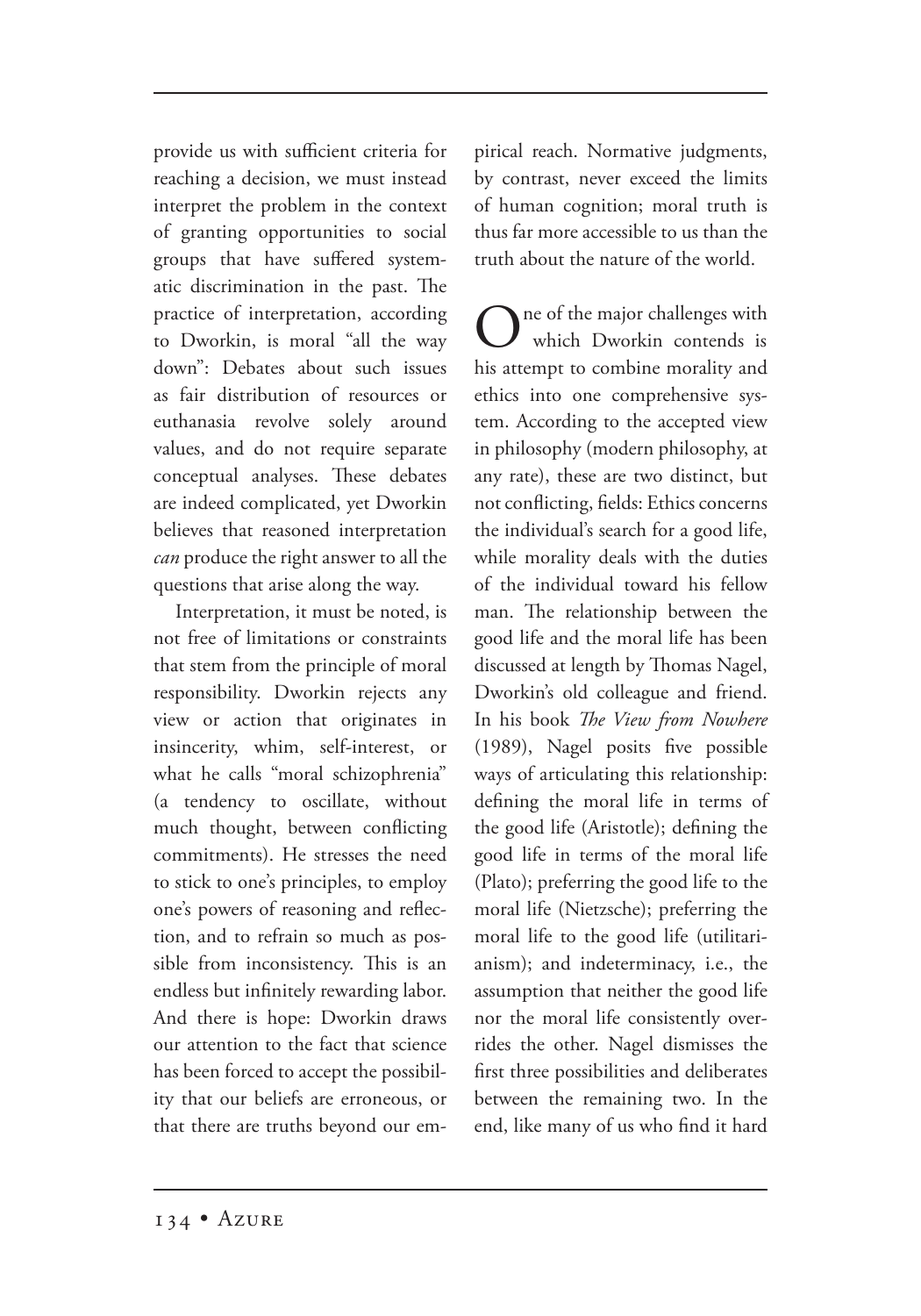to choose between moral demands and the need for self-realization, he leaves the question open. Liberalism chooses separation as the solution, differentiating between the public and the private, between social morality and individual preferences.

Dworkin takes a different approach. He rejects the notion that the good life and the moral life cannot be reconciled. There is no need, he says, to come down on either side of the argument. In any given situation, we should take into account both our personal benefit and our moral obligation. After all, the life of a person who ignores moral demands cannot be a good one, while moral demands that overlook the importance of caring for the self are ultimately invalid. For Dworkin, ethics and morality converge in the concept of dignity, which reflects the value man attributes to his life. Dworkin adopts the Kantian principle that states that I cannot respect myself unless I similarly respect all of humankind. If I attach objective significance to my own life, I must recognize the objective significance of the life of others. Even if I cannot regard both my life and the life of my fellow man as equally significant, I must accept that his view is just as biased in his favor—even Kant does not expect me to be completely impartial in this respect. All that is expected of me is to respect others as I respect myself. The

specific manner in which I take the interests of the other into consideration while shaping my life is, of course, open to interpretation. Total egoism is unacceptable, but perfect altruism is equally unnecessary.

Alongside the principle of dignity, from which we derive our moral obligation to others, Dworkin sets the principle of authenticity, the source of our ethical responsibility toward our own lives. Every man must see to it that his life is a good one. This is not a privilege, but a duty. However, Dworkin differentiates between a "good life" and "living well": While the first concept is a kind of thorough ethical assessment of our lives, the socalled net result of all we have done and all that has been done to us, the second, adverbial concept—and Dworkin's central contribution to the philosophical discussion on the subject—signifies what he calls "the performance," i.e., the *way* we handle the contingencies imposed upon us along the way. Obviously, a disabled person's quality of life will be affected by his disability, but this need not negate the possibility of his living well: He can learn to cope with, and perhaps even overcome, his limitations. Here Dworkin's position is similar to the Aristotelian view according to which the sum of the pleasure or satisfaction a person has managed to garner attainments generally influenced by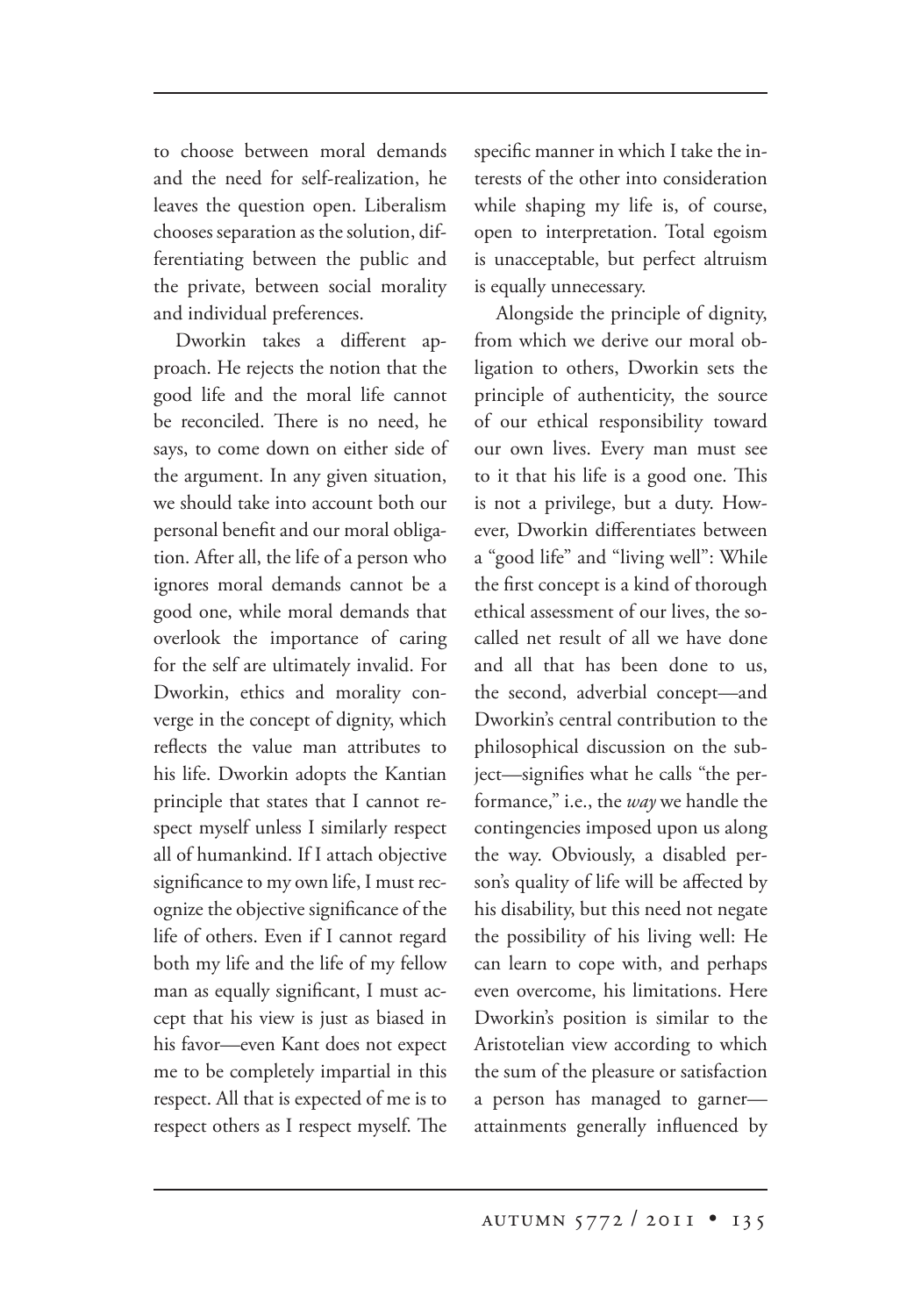events beyond his control—cannot serve as the standard in evaluating a virtuous life. Rather, we should take note of the manner in which this person chooses to live his life. Virtue, Aristotle insists, does not depend on good fortune.

After unifying all aspects of the normative discourse via the concepts of dignity and authenticity, Dworkin turns to an analysis of several key problems in moral philosophy: the nature of promises, the principle of double effect, the trolley case, the limits of responsibility under natural determinism, and others. Dworkin insists that there is a correct solution to all such problems. Nevertheless, no one has privileged access to the solution. All we can do is debate these problems responsibly and present the best arguments for our case, striving to convince both ourselves and those around us of its truth. Only thus will we be able to say that we stand behind our decisions and principles; this is the only way a serious, thinking, selfrespecting person can act.

One problem Dworkin addresses is that of free will: namely, is determinism, physical or metaphysical, compatible with personal responsibility, both for one's own life and for that of others? Following Kant, Dworkin asserts that determinism cannot unburden us of our responsibility for our own deeds without also precluding our responsibility for our judgments. Moreover, if we are not responsible for our moral judgments, we are also not responsible for our scientific and philosophical judgments. However, the abdication of such intellectual responsibility is inconceivable, since it would bar us from taking seriously even the deterministic argument we are presently making.

Dworkin also objects to the assumption that we have no control over our thoughts and actions when they are determined by external factors, instead of by reflective decision making. After all, I control my mathematical judgment, even if it is the direct result of a long chain of causes, beginning with my primary-school math lessons. Against the limiting causal concept of control, Dworkin posits an alternative approach, which emphasizes the principle of capacity. According to this approach, a person is considered "in control" if he is aware of his obligation to take a stand or make a decision, if he understands that nobody else will do it for him, and if he is capable of forming real beliefs about the world and matching his choices to his normative personality. Such a person, contends Dworkin, can act in a free and responsible manner.

The last part of the book deals with politics, a field Dworkin has discussed extensively in some of his writings. This part is devoted to such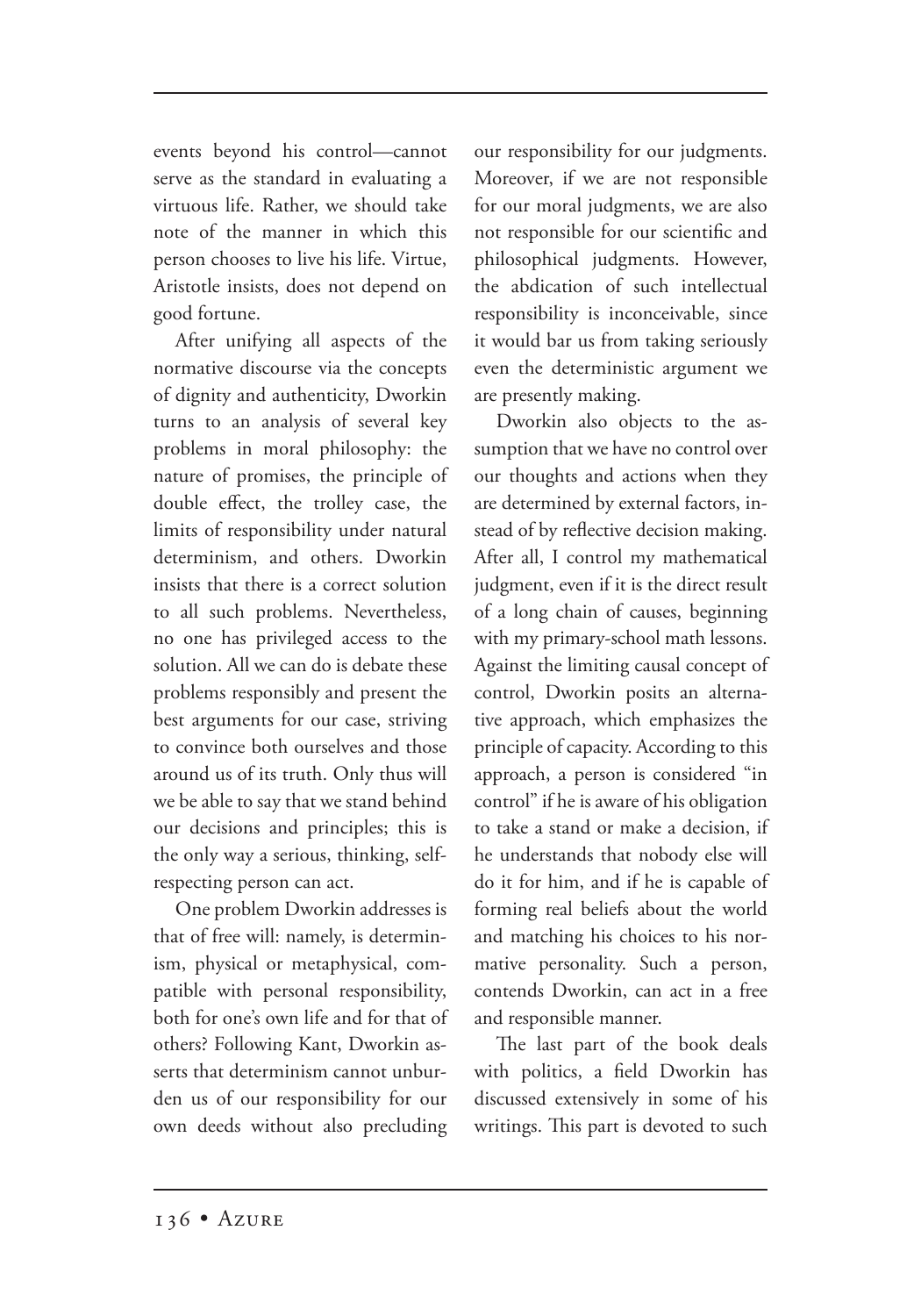concepts as liberty, equality, and democracy, which often conflict with one another. Dworkin criticizes the philosophical inclination to treat these notions as criterial concepts that possess a fixed meaning, and to analyze them in a "neutral" manner, detached from any concrete context. This pretension, he explains, will inevitably lead to paradox. He therefore suggests an interpretive approach that translates political concepts into practical solutions for specific situations. In so doing, he states, we may also avoid becoming embroiled in conflicts between opposing commitments. Liberty and equality, for example, are often depicted as contradictory, yet it is possible to reconcile them if they are interpreted as different aspects of the political community's duty to preserve and protect the dignity of its members. Two fundamental principles emerge from this general obligation: the notion that a government must treat all those under its dominion with equal concern, and the expectation that it will respect the individual's responsibility toward his own life. Neither of these principles need be waived in the process of formulating solutions to political and social problems. At the end of the day, the Dworkinian interpretative project, which embraces morality, ethics, and politics, is founded on the assumption that even the tightest Gordian knot can be undone, if we just have enough patience and insight.

**J** *ustice for Hedgehogs* is a grand<br>book, both in terms of the book, both in terms of the magnitude of its mission and in the overwhelming impact of its comprehensive, watertight system. Monistic approaches are extremely attractive, since they fulfill the basic philosophical drive to investigate and understand everything down to its root causes. Indeed, one cannot but marvel at Dworkin's remarkable mastery of philosophical, ethical, political, and legal literature, and his ability to combine the different perspectives on human life into a single theory founded on basic methodological and normative principles. The strength of this system lies in its ability to avoid foundationalism—that is to say, a commitment to metaphysical premises, the controversy over which might threaten to bring the whole structure down.

Now, it is true that Dworkin's philosophical project rests on certain fundamentals, such as the principles of dignity and authenticity, as well as the recognition of the freedom of choice and responsibility. However, contrary to the foundationalist position, which leaves no room for discussion with those who question the system's dogma, Dworkin *invites*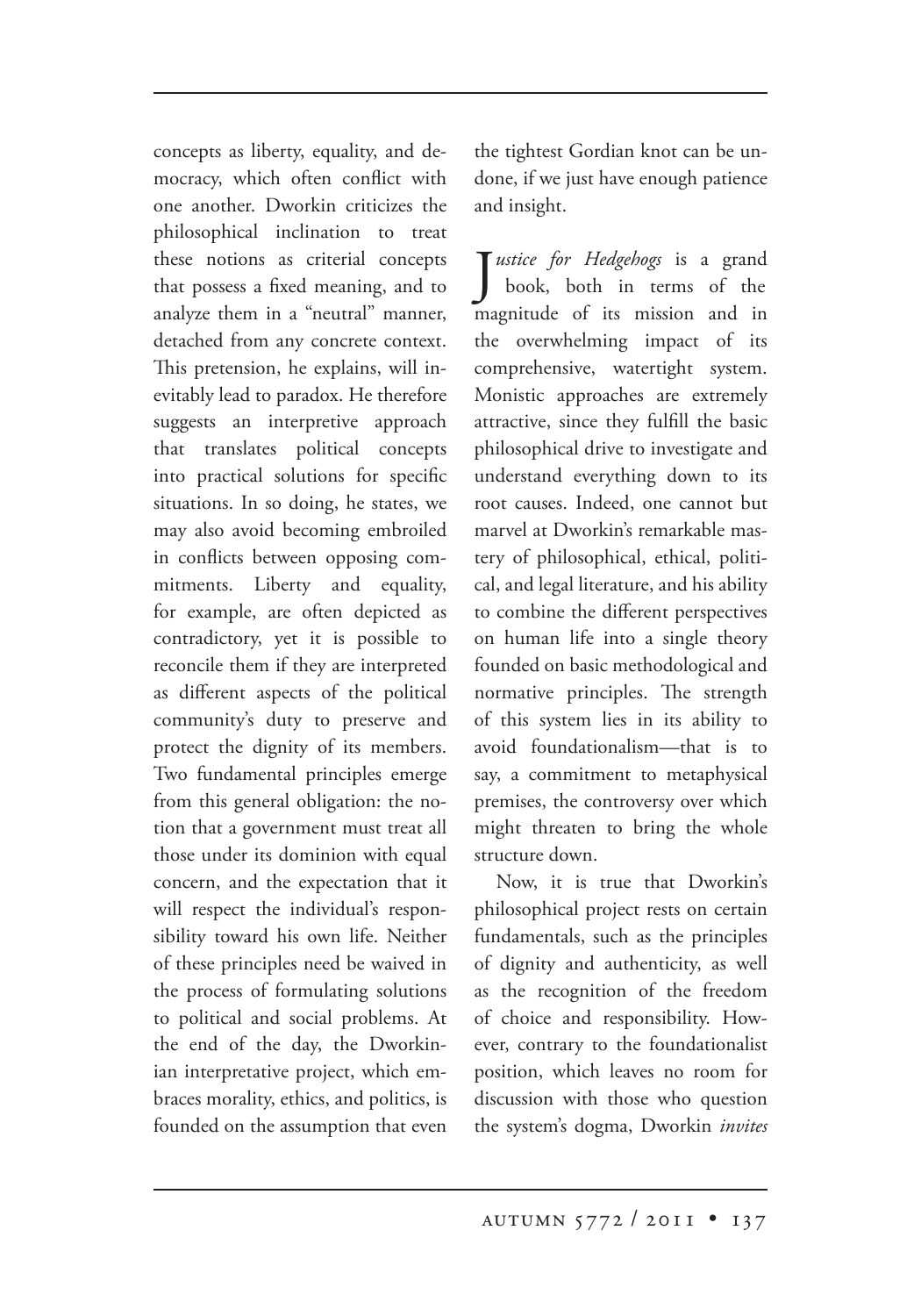his critics to question the essential assumptions of his system, which he presents from the outset as normative propositions that are in themselves part of the values polemic. This sort of holism, or coherentism, enjoys a great philosophical advantage, as it makes it difficult for us to criticize both the details and the big picture: In the first case, we have to show how one or another claim might be corrected without damaging the unity and consistency of the whole, while in the second case, in which we reject the system *in toto*, we face the enormous challenge of proposing an alternative philosophical view founded on different principles.

The fox is a wily, swift, and elusive animal. The hedgehog is slow and methodical, but always prepared to protect itself against attack: It folds it into an impenetrable ball. Dworkin's system is like the latter for better or worse. The interpretative method ensures an ongoing rational discussion, one that cannot be stunted by any authoritative or dogmatic assumption. It is, however, unclear how this discussion ought to be conducted, since Dworkin rejects any attempt to use concepts as definitive criteria that limit a given argument. In his opinion, when we debate whether affirmative action is a just policy in the context of accepting minority groups into universities, we must begin with abstract concepts such as "justice" and "equality," and subject them to a process of interpretation. The problem is that this process is not bound by any essential, pre-existing conditions (apart from the few formal requirements mentioned above). The discussion would be conducted completely differently way if its basic premises stemmed from an Aristotelian or a Rawlsian view, which regarded "justice" not as an abstract concept, but rather as a principle that clearly delimits its range of interpretation and application. A debate of this sort would at least be relatively structured, compared to the loose interpretive deliberation Dworkin proposes.

Dworkin's general outlook is one of disarming optimism. He believes in rationality, in the power of persuasion, and in man's tireless efforts to justify his value judgments and positions. All things are open to discussion, all questions can be examined, and all hypotheses can be validated as we constantly move toward the correct answer. This possibility of ongoing discussion relies on Dworkin's theory regarding the independence of values from our perceptions of the natural world; all the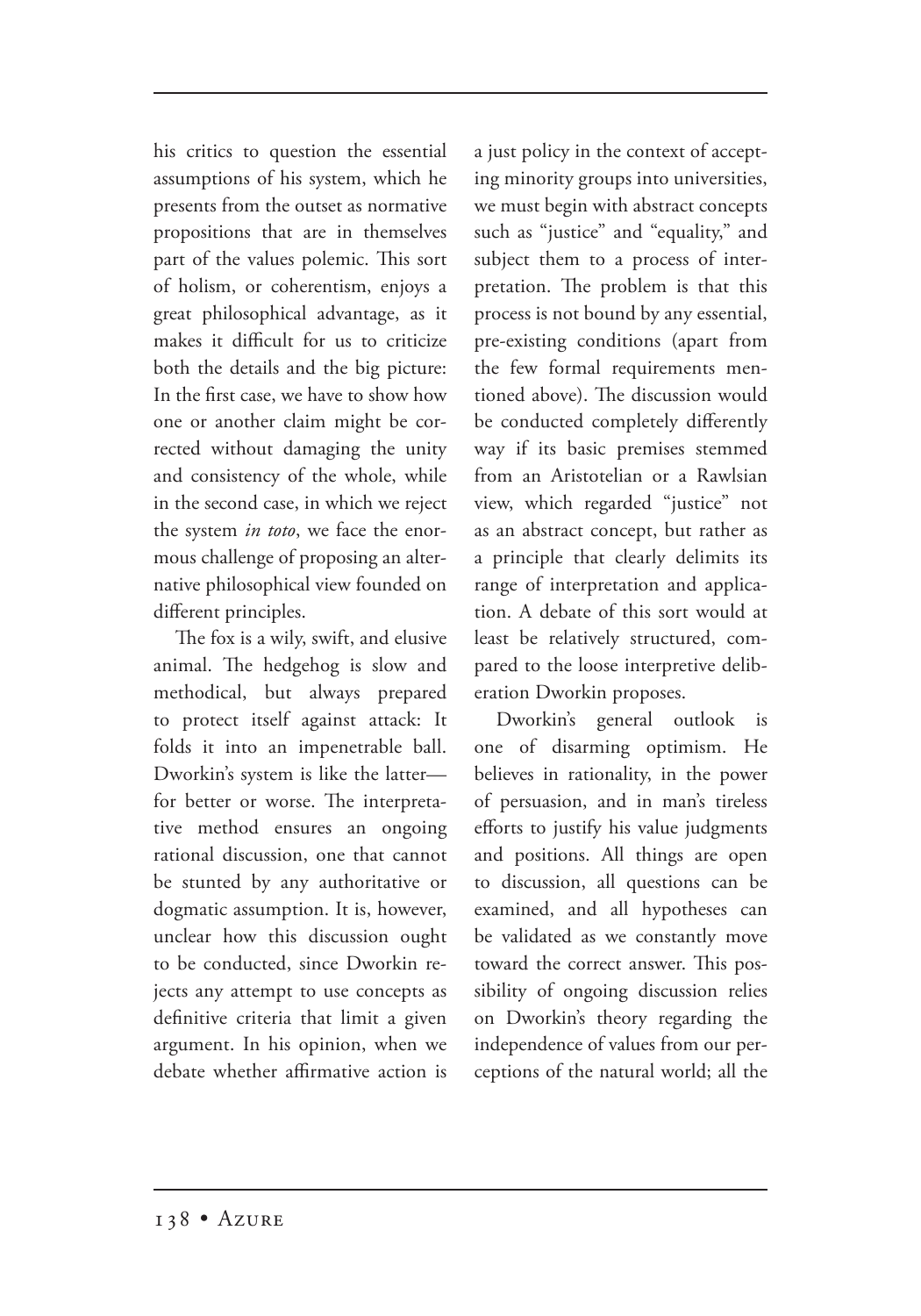resources necessary for moral inquiry are ostensibly at man's fingertips.

In his optimism, however, Dworkin might be overlooking the tragic aspect of human existence. Kant, by whom Dworkin is profoundly influenced, once said that two things fill him with wonder and endless admiration: "The starry sky above me and the moral law within me." Dworkin draws much encouragement from man's moral aptitude, which grants him infinite value as a creature of dignity and responsibility. At the same time, Dworkin seems to ignore the sense of nothingness inspired by the "starry sky": the vast distances of time and space in which we occupy the most marginal of places. This sense gives rise to the experience of the absurd described by the existentialists—and by some of Dworkin's philosophical rivals, such as Nagel. Dworkin is not daunted by the challenge of endowing human existence

with meaning in a physical and biological world that is in itself devoid of purpose. Perhaps he is right in arguing that it is sufficient for us to be able to shape our lives in accordance with a plan for which we are responsible, and that we need no metaphysical support for our ethical project. But Dworkin himself has repeatedly stated that the waste of human life, and certainly the end of humankind, is a catastrophic scenario—thus placing himself, almost unwillingly, in the position of a spectator. It thus appears that even anthropocentric philosophers like Dworkin are not immune to the universal aspiration to self-transcendence. Even hedgehogs now and then want to lift their snouts from their bellies and raise their eyes to the heavens.

*David Heyd is a professor of philosophy at the Hebrew University of Jerusalem.*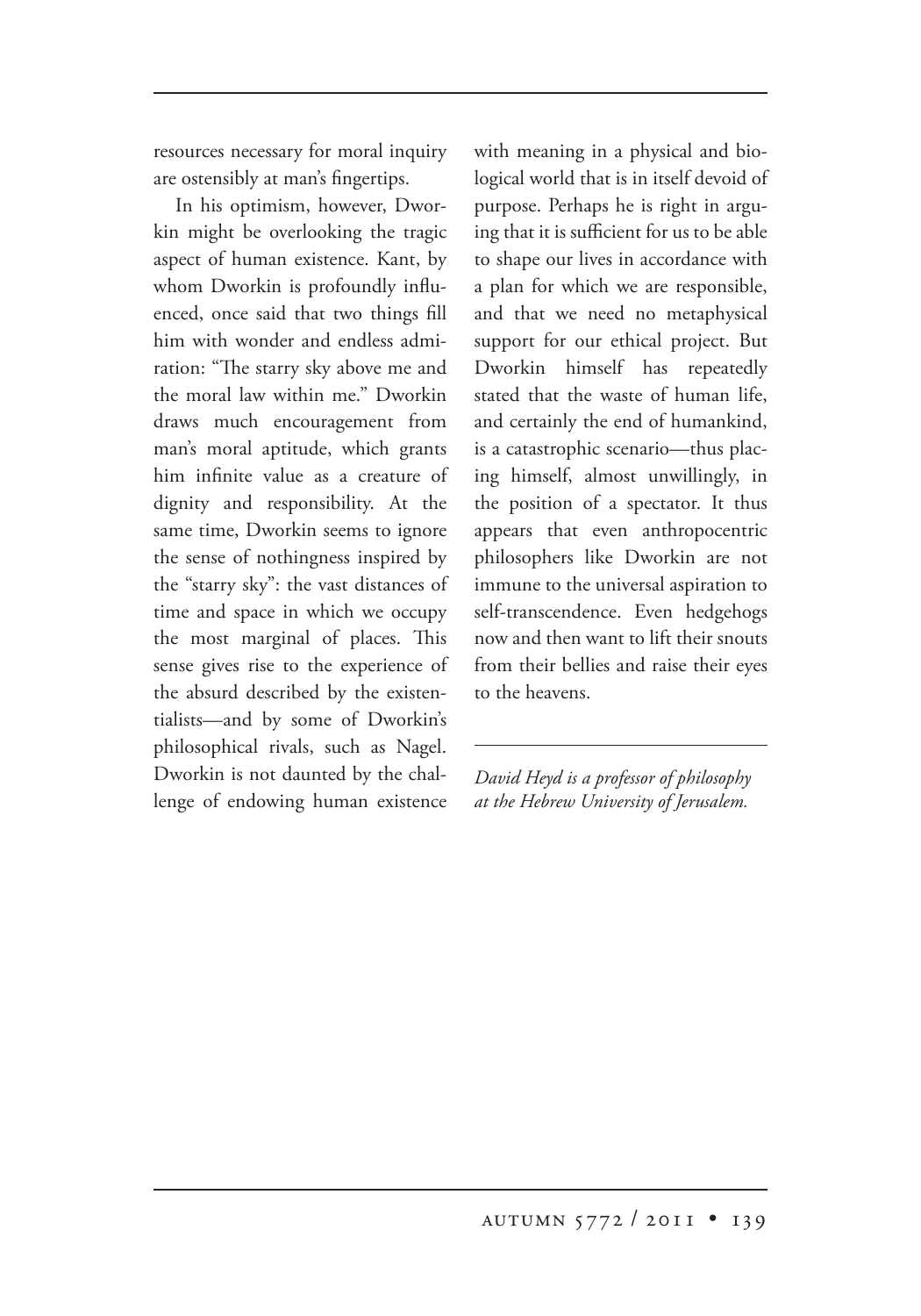# **A Remorseless Apology**

## **e Arabs and the Holocaust: e Arab-Israeli War of Narratives**

*by Gilbert Achcar Metropolitan Books, Henry Holt and Company, 2009, 386 pages.*

#### *Reviewed by Boaz Neumann*

 $\Gamma$ <sup>rom</sup> the Israelis' point of view and most Jews would probably agree—Holocaust denial is the worst of all possible affronts. Not only was the Holocaust an unspeakable tragedy for its victims, a catastrophic event whose memory remains fresh in our collective consciousness. For many, both in Israel and abroad, the Holocaust is perceived as the *ultima ratio* of the State of Israel—even if, from a historical standpoint, Zionist activism preceded it by several decades.

This reductive cause-and-effect may explain the prevalence of Holocaust denial in Muslim countries. After all, recognition of the Jewish people's darkest hour of suffering would make the sweeping rejection of Zionism somewhat difficult. Clearly, it's much easier to dismiss the entire matter as a monstrous sham. And there's no need to go all the way to Tehran to come across this kind of thinking: In May 2009, sociologist Sammi Smooha of the University of Haifa published a survey showing that 40 percent of Israeli Arabs believe—or at least claim to believe—that the Holocaust never took place. In this case, at least, it's hard to attribute the findings to ignorance or indoctrination: The respondents all studied in Israeli schools, and were well acquainted with the subject. The only plausible explanation for their position, then, is a deep-seated animosity toward the Jewish state and its founding narrative.

The powerful emotions evoked by the Holocaust make the raging "war of narratives" between Israelis and Arabs particularly explosive, and a challenge to scholars attempting to confront the topic in depth. Gilbert Achcar, a scholar of Lebanese descent and a lecturer at the School for Oriental and African Studies at the University of London, has nonetheless decided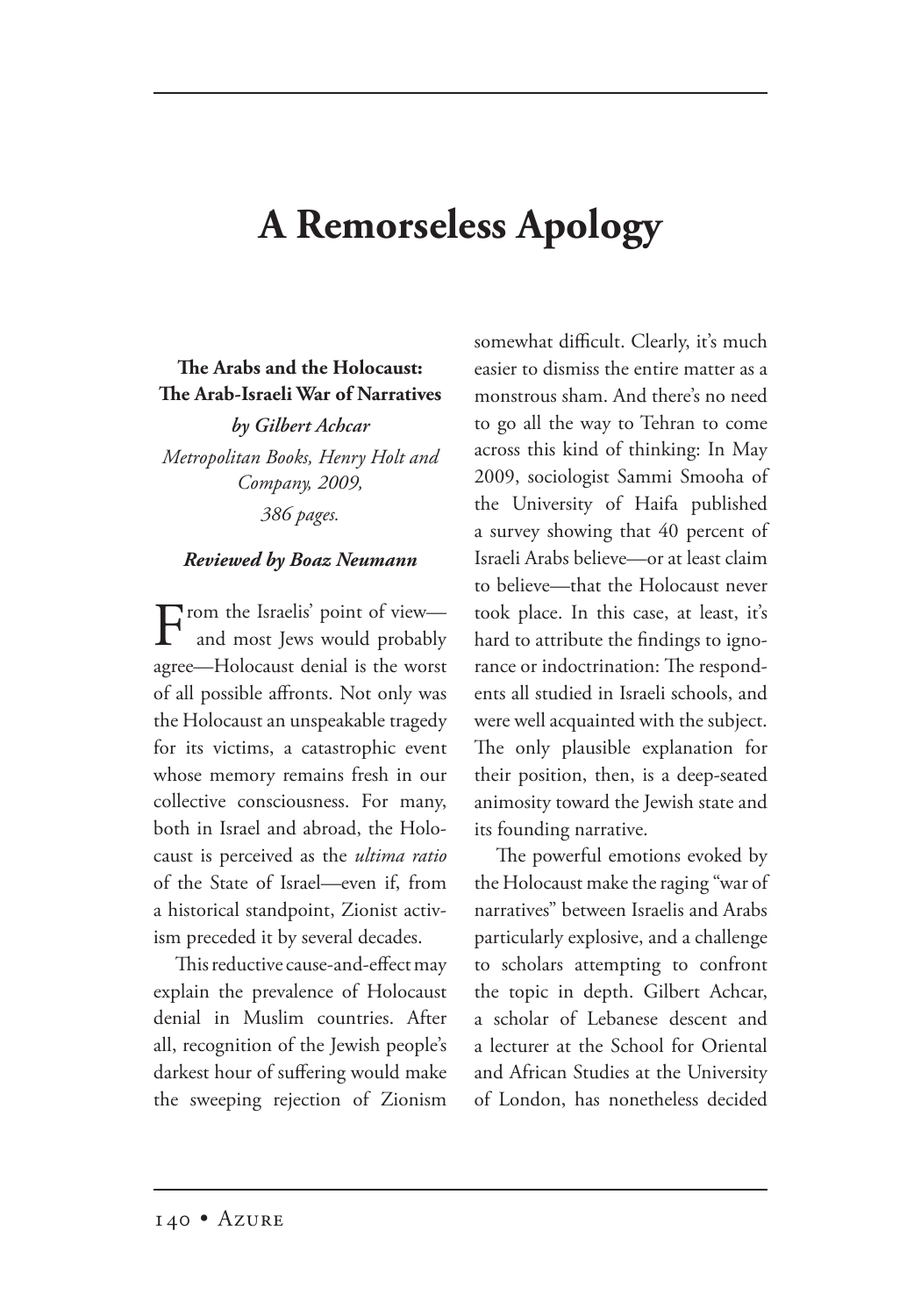to take on the formidable task. Given his previous publications and radical political activism, Achcar is clearly unafraid to tackle controversial issues. In 2006, together with Noam Chomsky, he wrote *Perilous Power*, a harsh indictment of U.S. foreign policy in the Middle East, and in 2007, in collaboration with Israeli activist Michel Warschawski (Mikado) of the now-defunct Marxist Revolutionary Communist League, he published a book on the last IDF campaign in Lebanon, titled *The 33-Day War*. His most recent work. *The Arabs and the Holocaust*, deals with an even more explosive topic, and seeks to refute certain views that consistently crop up in the heated debate surrounding it. This is certainly a worthy endeavor, but Achcar's arguments are bound to infuriate readers expecting a fair—or, at the very least, honest—discussion of such a sensitive issue.

 $\mathbf{A}$  chcar's book is divided into two parts. Part I, "The Time" of the Shoah," discusses Arab reactions to the rise of modern European antisemitism and the appearance of Nazism. Significantly, Achcar emphasizes that one can speak not of a single reaction, but rather of reactions, since the Arab world does not constitute a monolithic entity. He rightly points out that this world is a complex and

layered realm that engendered various responses to the Holocaust, each of which calls for a separate discussion. Nevertheless, Achcar identifies four fundamental positions that existed side by side throughout the 1930s and 1940s, and that shaped the Arab attitude toward antisemitism, Nazism, and the Holocaust: the Western-liberal approach, the Marxist perspective, the nationalist view, and, finally, the fundamentalist, pan-Islamic ideology.

Arab adherents to the Westernliberal approach renounced European antisemitism almost categorically, and completely rejected National Socialism. Their vehement opposition to Zionism stemmed not from animosity toward the Jews, but instead from an anti-colonialist stance. Arab liberals held that there was no reason Palestine's Arabs should have to pay the price for the persecution of Jews in Europe; one injustice should not be corrected by bringing about another. Some went so far as to show solidarity with the oppressed Jews in the name of universal human values, seeing in Nazism a far greater threat than even Zionism.

Arab Marxists tended to identify Zionism—which they perceived as a form of fascism and racism—with Nazism. The comparison between the two movements was predicated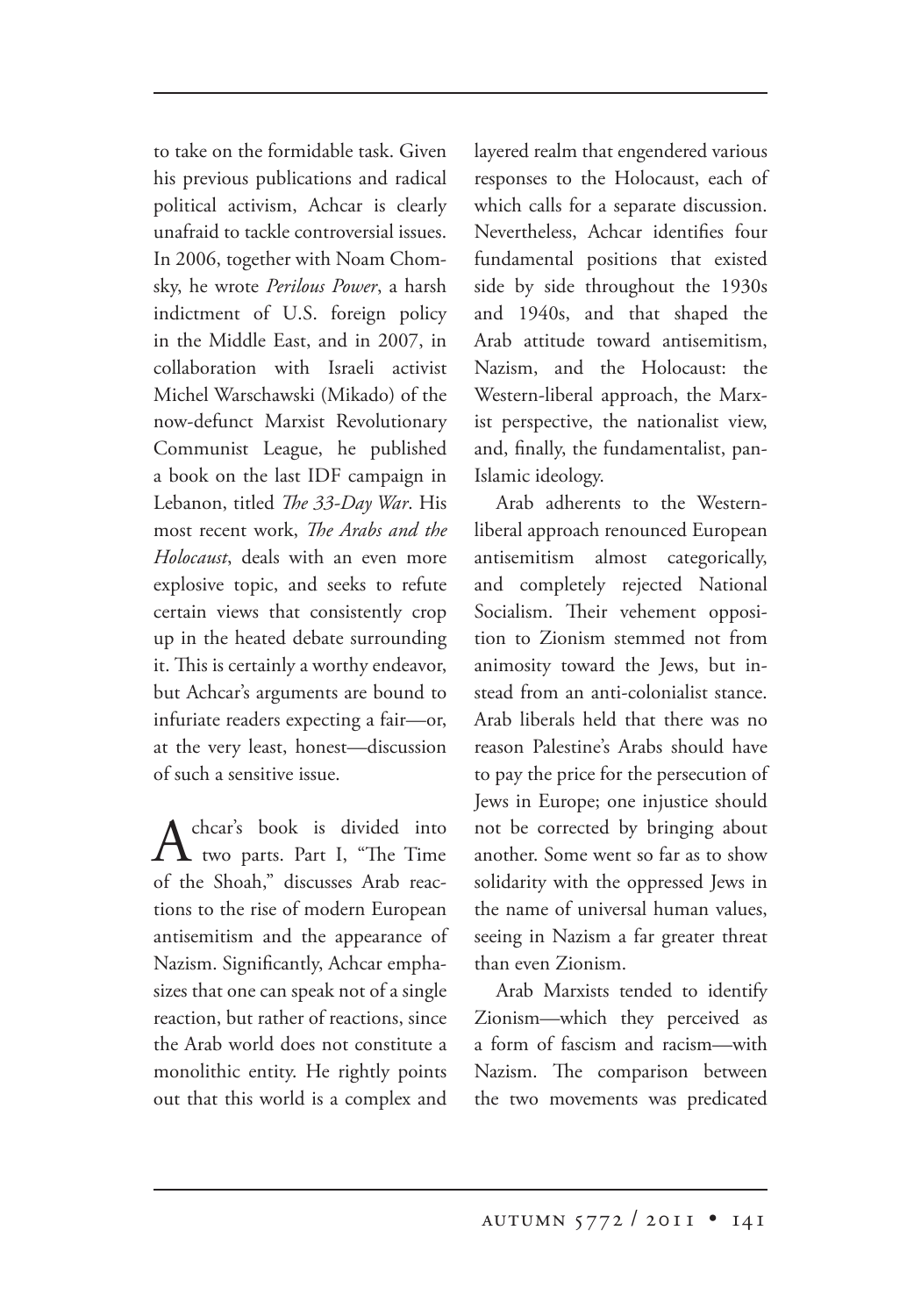not only on the familiar arguments of orthodox Marxism, but also on a series of so-called proofs: Zionism and Nazism both believed in the existence of a distinct Jewish *volk*; during the initial years following the Nazis' rise to power, they maintained contacts with the Zionists, liaisons that culminated in the Haavara (Transfer) Agreement of 1933; and, finally, certain right-wing Zionist circles even expressed sympathy albeit short-lived—for Italian fascism. Still, Marxist Arabs renounced antisemitism, particularly since some of their associates were themselves Jews who spoke out strongly against Zionism.

Arab nationalism, by contrast, took the opposite approach. The nationalist parties that popped up in Egypt, Syria, and Lebanon during the 1930s were directly inspired by the fascist movements of Europe. Indeed, they sought to imitate them: the Syrian Social-Nationalist Party, founded in 1932, was a Lebanese replica of the Nazi Party; the Lebanese Phalanges, founded by Pierre Gemayel in 1932, were modeled on the Spanish Falanges; and the Young Egypt Party, formed in 1933, operated a youth movement called the Green Shirts—a local version of the German *Sturmabteilung* (Stormtroopers).

Nonetheless, Achcar claims, Arab nationalist sympathy for Nazi Germany was motivated not by an ideological affinity, but rather by the expectation that the Third Reich would prove an ally in the struggle against the despised Britain and France. Iraqi Prime Minister Rashid Aali al-Gaylani asked for German and Italian assistance after he was deposed in January 1941 only because he was an anti-imperialist who sought to halt the British takeover of his land. Meanwhile, Young Egypt activists, including future president Anwar Sadat, were anxiously waiting for Rommel, who was then racing toward Cairo; from their perspective, he was not a representative of Nazism, but rather a savior, who would liberate Egyptians from the yoke of British occupation.

In a similar vein, Achcar claims that antisemitism was not a substantial component of Arab nationalism. Anti-Jewish sentiment originated, in general, in the hatred of those foreign forces that had taken over Arab lands, of which the Zionists were but one of many. Indeed, the Independence Party (al-Istiqlal) of Palestine, which was formed in 1932 and led the Great Arab Revolt of 1936-1939, saw the Mandate government as its main adversary; the conflict with the Zionists was merely part of the larger campaign against the British.

Pan-Islamism, which emerged as a political force with the rise of the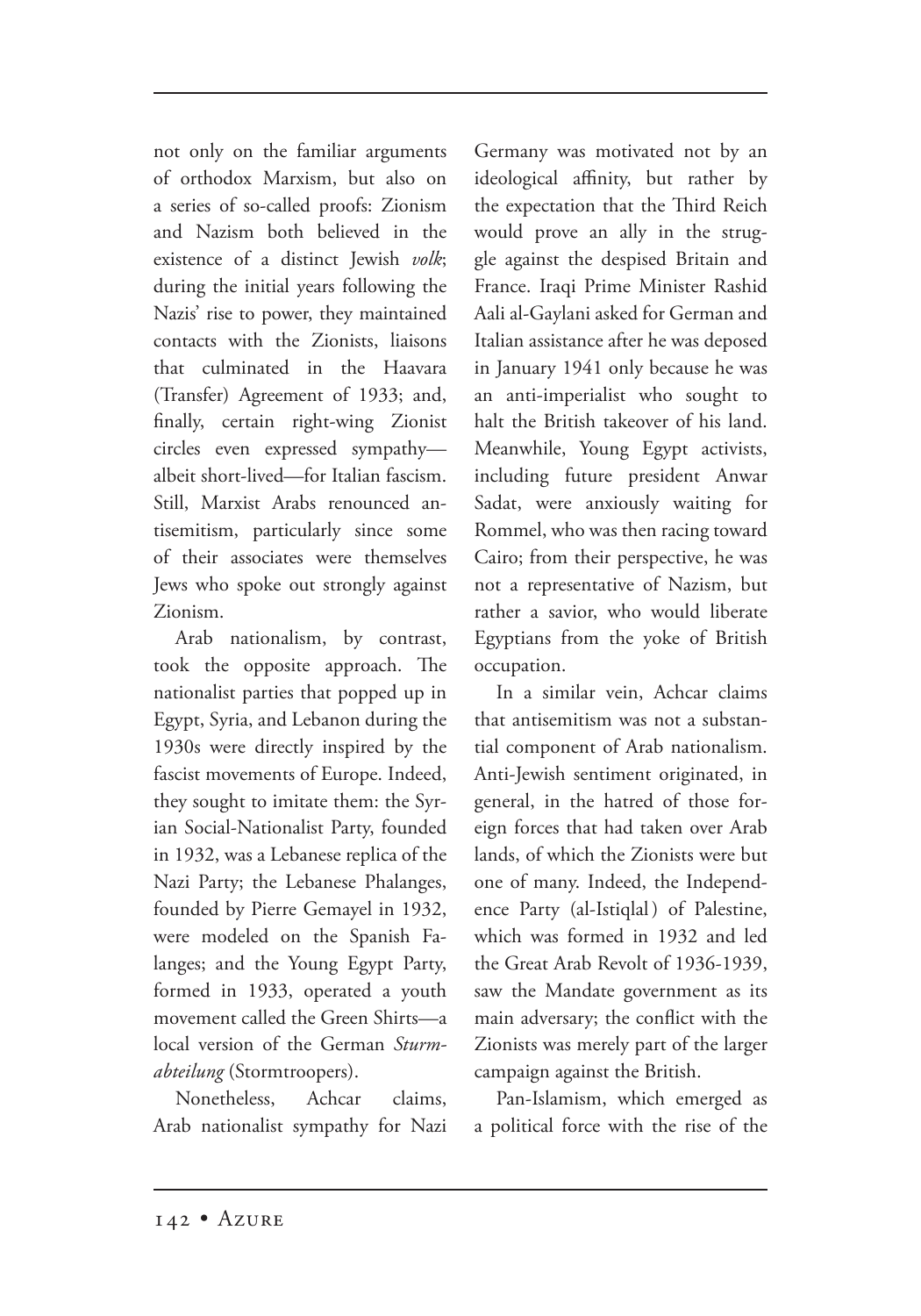Muslim Brotherhood in Egypt in 1928, was characterized from the very beginning by extreme anti-Zionism, to which caustic antisemitic elements were added during the 1930s. The theologians and preachers of radical Islam could not outright adopt the Nazi doctrine, whose precepts were foreign to their own. Yet they were certainly sympathetic to Hitler's Germany, which they perceived as an instrument in the service of Allah. They hoped it would fulfill the divine mission of eradicating all infidels including, obviously, the Jews.

The second and more developed half of the book, "The Time of Nakba," focuses on the period after the founding of the Jewish state. Here Achcar attempts to analyze the Arab perception of the Holocaust, primarily the ways in which it changed in response to the Palestinians' national tragedy in 1948. He claims that during the 1950s, the Arabs by and large came to recognize the great catastrophe that befell the Jews, even as they rejected the notion that this disaster justified the Zionist endeavor in general, and the crime of the "Nakba" in particular. The Arab attitude changed, however, as the Holocaust began to assume a central role in Israeli ideology. The enormous dissonance between the Jewish state's growing military might and the rhetoric of victimhood it adopted—the Israeli invasion of Lebanon in 1982 is a prime example of this phenomenon—only strengthened the Arabs' suspicion that the Zionists were blatantly manipulating the historical record. Their empathy for the suffering of the persecuted was thus replaced by a refusal to accept the "Jewish version" of the Holocaust, or even the very fact of its occurrence. The military and diplomatic conflict between Israel and the Arabs now came to encompass another struggle: a bitter "war of narratives."

chcar's book makes a worthwhile<br>contribution to both the contribution to both historical and historiographical discourse surrounding the question of Arab attitudes toward the Holocaust. In the heat of the controversy over the issue, many scholars end up spouting clichés; Achcar makes a commendable effort to avoid falling into that trap. For instance, he refutes, convincingly, the static and homogenous image of the "Arab world," portraying it instead as a complex tapestry made up of many distinct threads, each subject to change over time. Achcar also shows how the different positions taken up by Arabs as a response to European antisemitism and the Holocaust were informed by disparate motivations. At times they are driven by pure ideology, at times by realpolitik considerations, and at times by simple ad-hoc opportunism.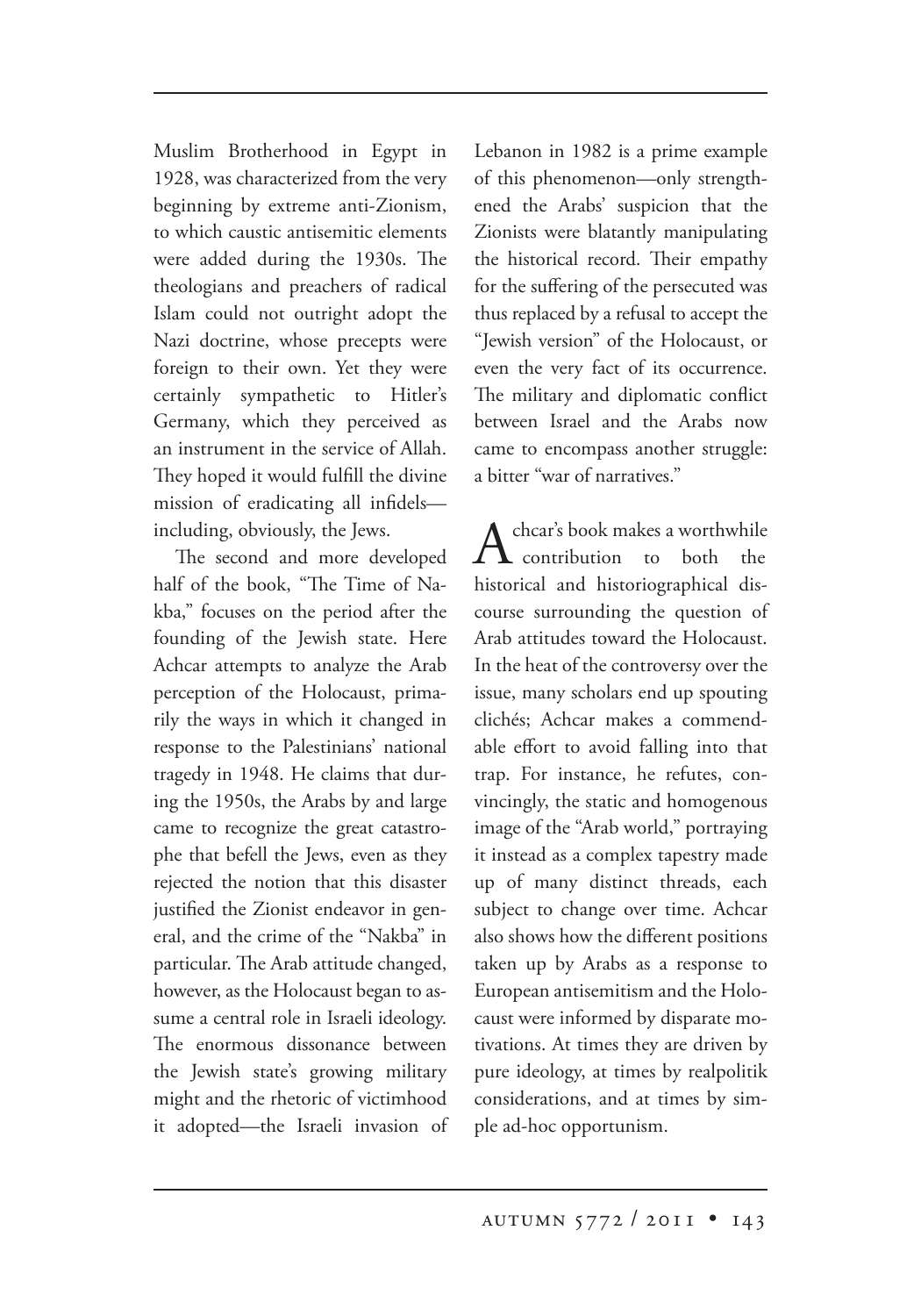Yet *The Arabs and the Holocaust* is first and foremost an exercise in apologetics. This fact is readily apparent not just in the book's contents, but also in its tone. In many places, for example, Achcar strays from a captivating historical discussion to indulge in arcane, tedious jousting with other scholars, quoting the objects of his criticism at length. Moreover, he displays an unfortunate tendency to append to the names of the researchers he quotes descriptions that fit his assessment of them. For example, Achcar has harsh words for Meir Litvak and Esther Webman, whose 2009 book *From Empathy to Denial: Arab Responses to the Holocaust* addresses the same topic, albeit from a more critical angle. He makes a point of reminding the reader at every turn that the authors are a pair of "Israeli academics affiliated with Tel Aviv University's Moshe Dayan Center for Middle Eastern and African Studies," a clear hint that the integrity of their work is compromised by their place of employment. (Full disclosure: I, too, am a faculty member of the Department of History at Tel-Aviv University.) On the other hand, when he mentions the controversial Israeli thinker Yeshayahu Leibowitz, and his opprobrious description of the Israeli invasion of Lebanon in 1982 as a "Judeo-Nazi" policy, Achcar describes him as an "eminent scholar and philosopher."

A more substantial—and fatal flaw is Achcar's historiographical framing of his analysis. In the first few pages, Achcar declares that the formative moment in the history of Zionism, and especially that of the State of Israel, was the Nazi rise to power in 1933. He bases this claim on demographics: While from 1882 to 1931 a total of 187,000 immigrants arrived in the Land of Israel, from 1932 to 1948 more than 313,000 Jews "poured into the country," including some 80,000 Holocaust survivors. In 1932, Jews accounted for 18 percent of the population, whereas by 1946 that figure had shot up to 35 percent. Based on this dramatic increase, a direct result of the persecution of the Jews in Europe, Achcar concludes that the Zionist state owed its creation to the Holocaust.

Now, the selection of these periods as historically significant is not, in and of itself, illegitimate. Achcar can, for example, claim that the Holocaust began in 1933; a fair number of historians—Israelis among them—hold similar views. But other approaches are also worthy of note: Many scholars, for instance, believe the Holocaust began at the earliest in the late 30s, if not the early 40s. If they are right, this greatly weakens Achcar's thesis regarding the Holocaust's demographic "contribution" to the Zionist enterprise. Regrettably,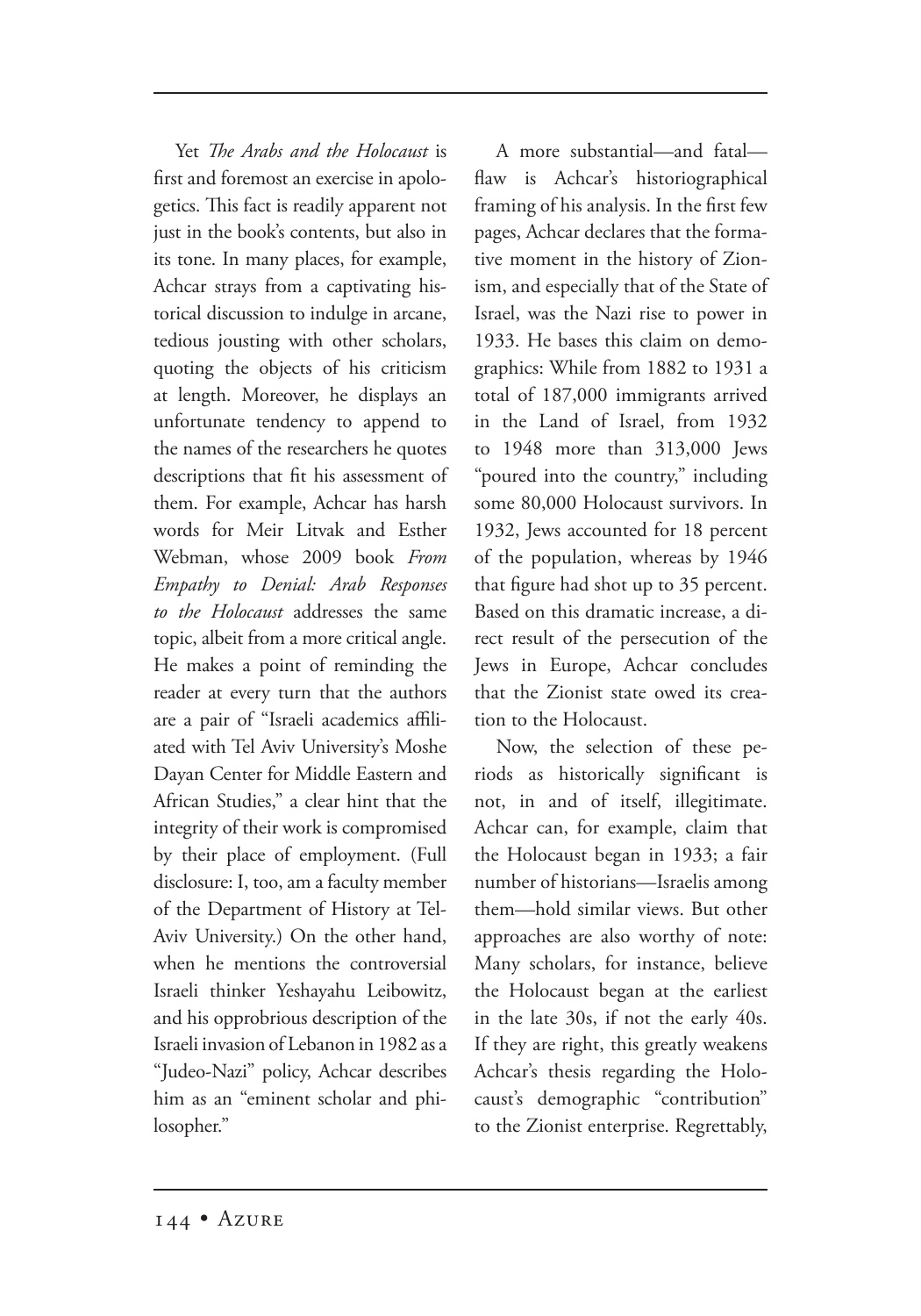instead of backing his argument with a serious discussion of the pertinent research and alternative perspectives, he cleaves to a single, limited, and problematic possibility, merely because it supports the claim that Nazism, the Holocaust, Zionism, and the soonto-be Jewish state are inextricably intertwined. It goes without saying that in doing so, Achcar categorically overlooks the fact that the Zionist project got its start not in the 1930s, but at least five decades earlier.

Achcar's political leanings also color his methodology, unintentionally doing an injustice to the Arabs themselves. While the Zionists (like the Western colonialists) are presented in the book as active historical subjects, the Arabs generally appear as passive objects. Indeed, in the few instances in which they are described as having acted, as opposed to having been acted upon, Achcar uses various exercises in apologetics to explain their choices. It is in this vein that he presents Arab antisemitism as merely a faded imitation of the European original, and a reaction to foreign aggression. Until the West's violent intrusion into the region, Achcar explains, the Jews were treated with tolerance and respect by their Arab neighbors. It was only after the arrival of the colonial powers that relations between the Muslim population and the Jewish minority, which adopted

Western mores, soured. In the early 1920s, tempers flared even more on account of the national dispute over the question of Palestine; from there, the situation only deteriorated.

Achcar describes at length the West's and the Zionists' brutal treatment of the Palestinians. On the other hand, he barely makes any mention of Arab violence, let alone of the Palestinian sort. True, he devotes several paragraphs to the Farhud, the infamous Iraqi pogrom of June 1941, but attributes the bloodbath to a handful of agitated marauders, insisting that most of the Arabs in the area objected to the massacre, and came to the Jewish victims' aid. (The fact that similar mayhem took place throughout the Arab world during this period seems to have slipped Achcar's memory.) Unfortunately, Achcar employs a different standard when it comes to violence by Jews, refusing, for instance, to acknowledge that the massacre perpetrated by the militant Zionist groups Etzel and Lehi against the Arab village of Dir Yassin was an act by a minority. To his credit, he does quote historian Benny Morris, who notes this was not a crime on the scale of Srebrenica. Then again, did anyone think otherwise?

But by far the most blatant instance of methodological distortion is Achcar's portrayal of Haj Amin al-Husseini, the Muslim clergyman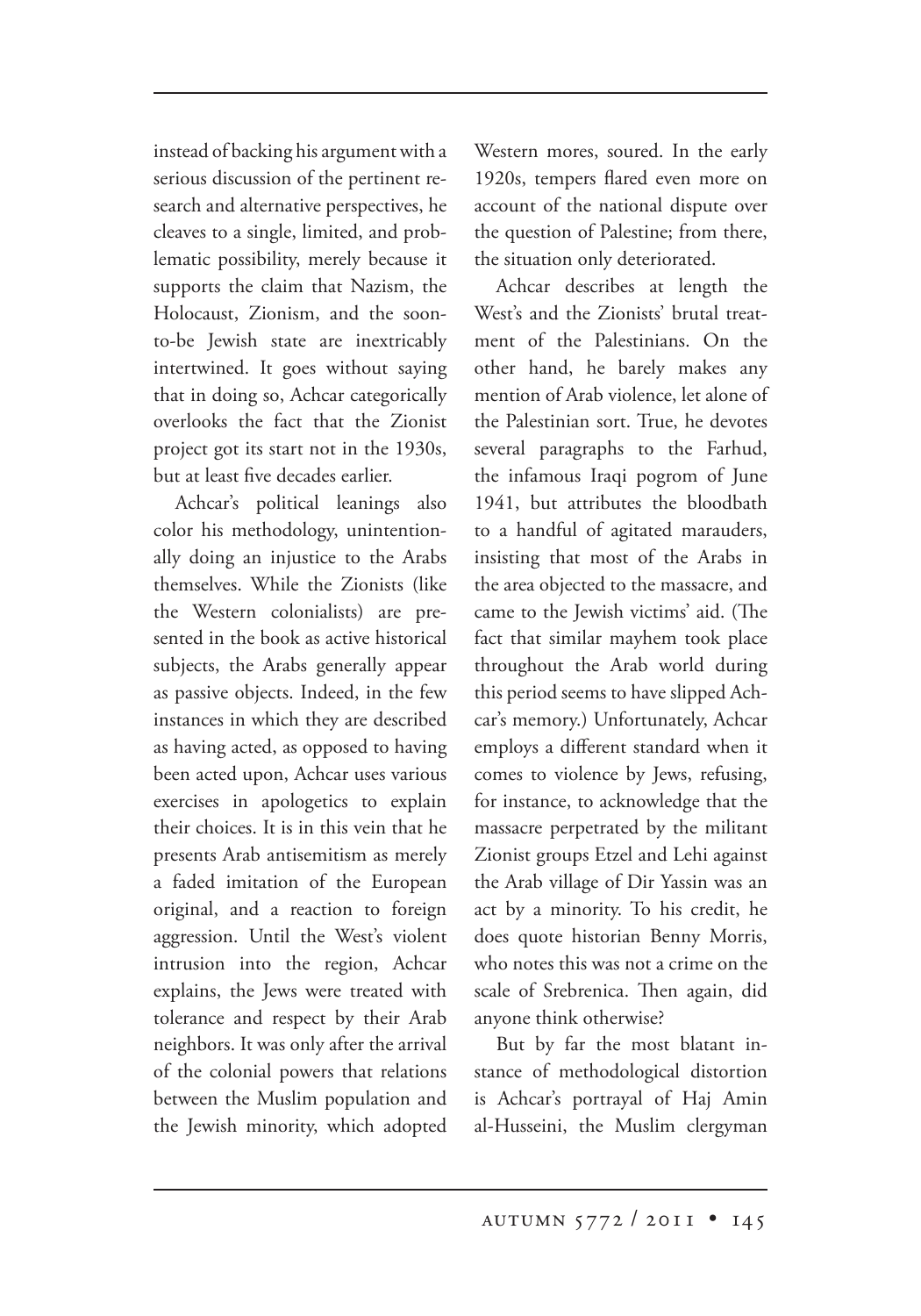who led the Palestinians during the British mandate. He opens the eyebrow-raising discussion with the claim that al-Husseini's historical significance has been blown way out of proportion in an attempt to position him near the top of "contemporary demonology's hit parade." In truth, argues Achcar, Amin al-Husseini was never a particularly important or accepted leader; rather, he was the handiwork of British colonialism. As evidence, Achcar reminds us that al-Husseini was appointed mufti of Jerusalem in 1921 by none other than High Commissioner Herbert Samuel, a Jew and a Zionist who was among the "architects" of the Balfour Declaration. This, Achcar stresses, was just one of a series of controversial appointments that divided the Palestinian public and prevented it from creating its own authoritative and unified leadership. True, Achcar does not point explicitly to "a British-Zionist conspiracy," but it is clear that he wishes his readers to reach certain conclusions on their own.

Though appointed to his post by the Mandate government, Haj Amin al-Husseini was not exactly an exemplar of cooperation. The British initially tolerated his concerted anti-Jewish activities, but their patience wore thin when he stood at the vanguard of the Great Arab Revolt of 1936. The murder of the district commissioner of the Galilee, Lewis Yelland Andrews, in September 1937 was the last straw. The British authorities' attempts to arrest the mufti failed, and merely helped glorify him among Palestinians. Al-Husseini fled the country and, following a failed coup d'état against the British in Iraq, took refuge in Germany. The romance between him and the Third Reich, which had begun to bud in 1933, now burst into full bloom. The Palestinian leader took an active part in Nazi propaganda, even helping form Muslim units in his patron's service. Achcar merely emphasizes that these units were generally small and peripheral, certainly in comparison to the number of Arabs recruited into the British Army.

But the apologetics don't stop there: Haj Amin al-Husseini's request that the Nazis block Jewish immigration to Palestine was perfectly reasonable, says Achcar, since it reflected the Palestinian interest; what made this demand illegitimate was only the fact that it was directed toward the Nazis rather than the British. It's a questionable argument, to say the least. The mufti was well aware of the destruction of European Jewry, which Achcar readily acknowledges. Regardless of who was shutting the doors to refuge, the result would have been the same: a death sentence for millions of Jews.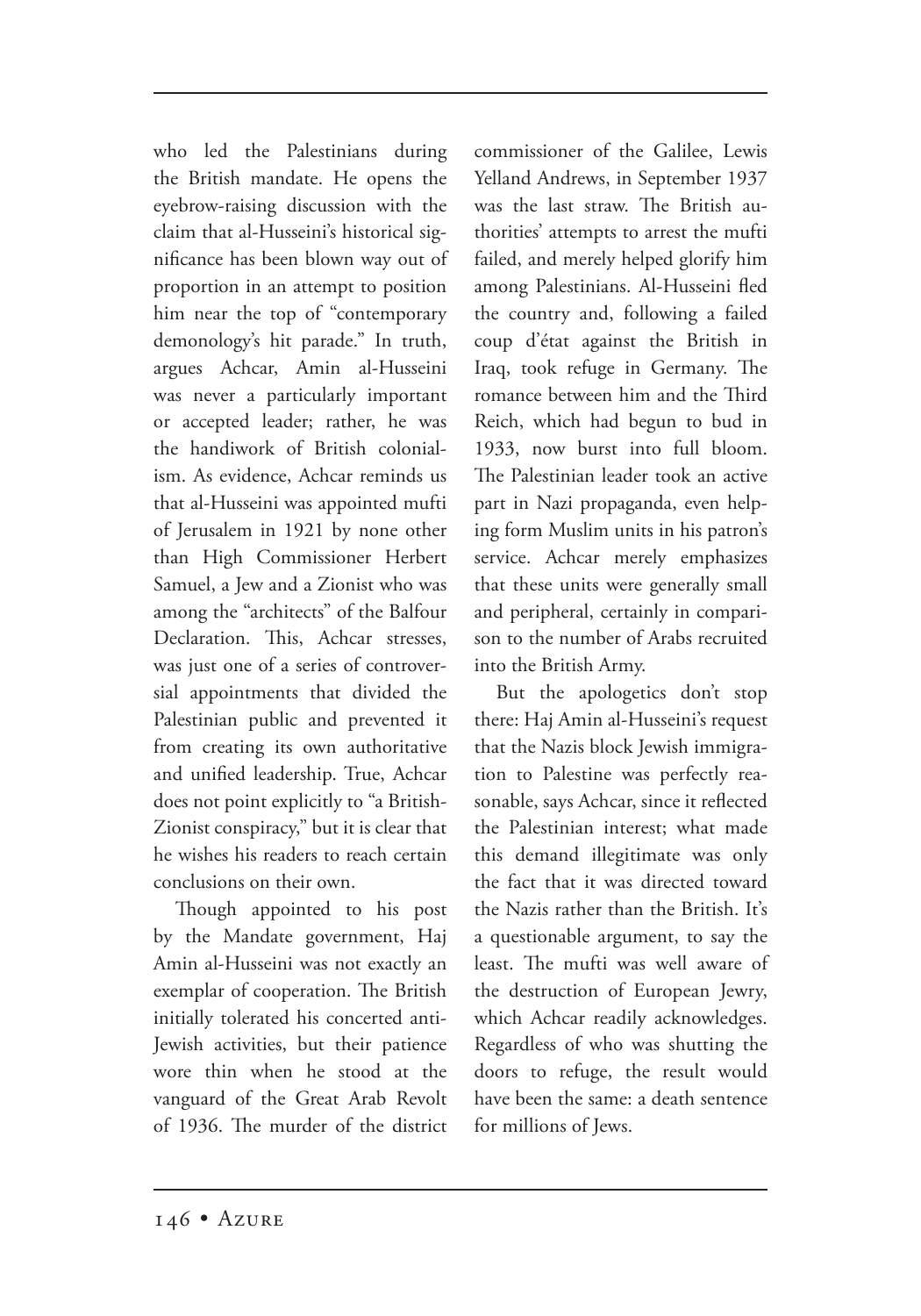Indeed, the mufti was not satisfied merely with a request to close the gates of Palestine to European Jews. He also implored the Germans to send them to the death camps in Poland. Achcar is unable, and therefore does not try, to defend al-Husseini on this point. Indeed, he states explicitly that the Palestinian leader's conduct was abhorrent. However, quoting from the mufti's memoirs, he accepts the latter's explanation that collaboration with Germany was carried out only in order to bring about the demise of Zionism. Haj Amin al-Husseini, Achcar writes, "was telling the truth when he said that he did not embrace National Socialist doctrine." It remains unclear what Achcar is trying to achieve with this gratuitous interpretation. Even if there is something to it, and the mufti really wasn't beguiled by Nazi ideology, but merely a loyal servant of Hitler's regime—even then, what difference would it make?

Likewise, Achcar bends over backward when explaining the conduct of another present-day Islamist, Iranian President Mahmoud Ahmadinejad. In Part II of the book, he analyzes Ahmadinejad's position vis-à-vis the Jews, breaking it down into three fundamental claims: First, the Holocaust is a myth. Second, Holocaust deniers have the right to express their opinion, and it is morally unacceptable for the West to silence them. Third, and finally, even if the Holocaust did occur, Muslims were not responsible for it and should not have to pay the price for it; the obligation to compensate the Jews for the injustice done to them rests on the shoulders of Europe alone. Based on the third argument, Achcar concludes that Ahmadinejad is not a Holocaust denier in the strict sense—at most, he sees it as "unconfirmed hypothesis"—but rather a provocateur, trying to strip away the mask of Western hypocrisy. This conclusion begs the question: What does the author of *The Arabs and the Holocaust* stand to gain by defending a man who doubts that the Jews were the victims of genocide, and in the same breath threatens to condemn them to a similar fate?

I'm convinced that Achcar is familiar, to a certain degree, with the history of Zionism and of the State of Israel. Yet although he presents a nuanced and sophisticated depiction of Arab conduct, he refuses to do the same for the Jews. Of course, Achcar has the right to hold anti-Israeli views—which he indeed articulates throughout the book—but the account he sets forth is flagrantly biased. He portrays Zionists as war criminals who unleash their wrath on Arabs because of the suffering the Germans brought upon the Jews, and the Palestinians, in turn, as victims of Israelis—and indirectly of the Nazis